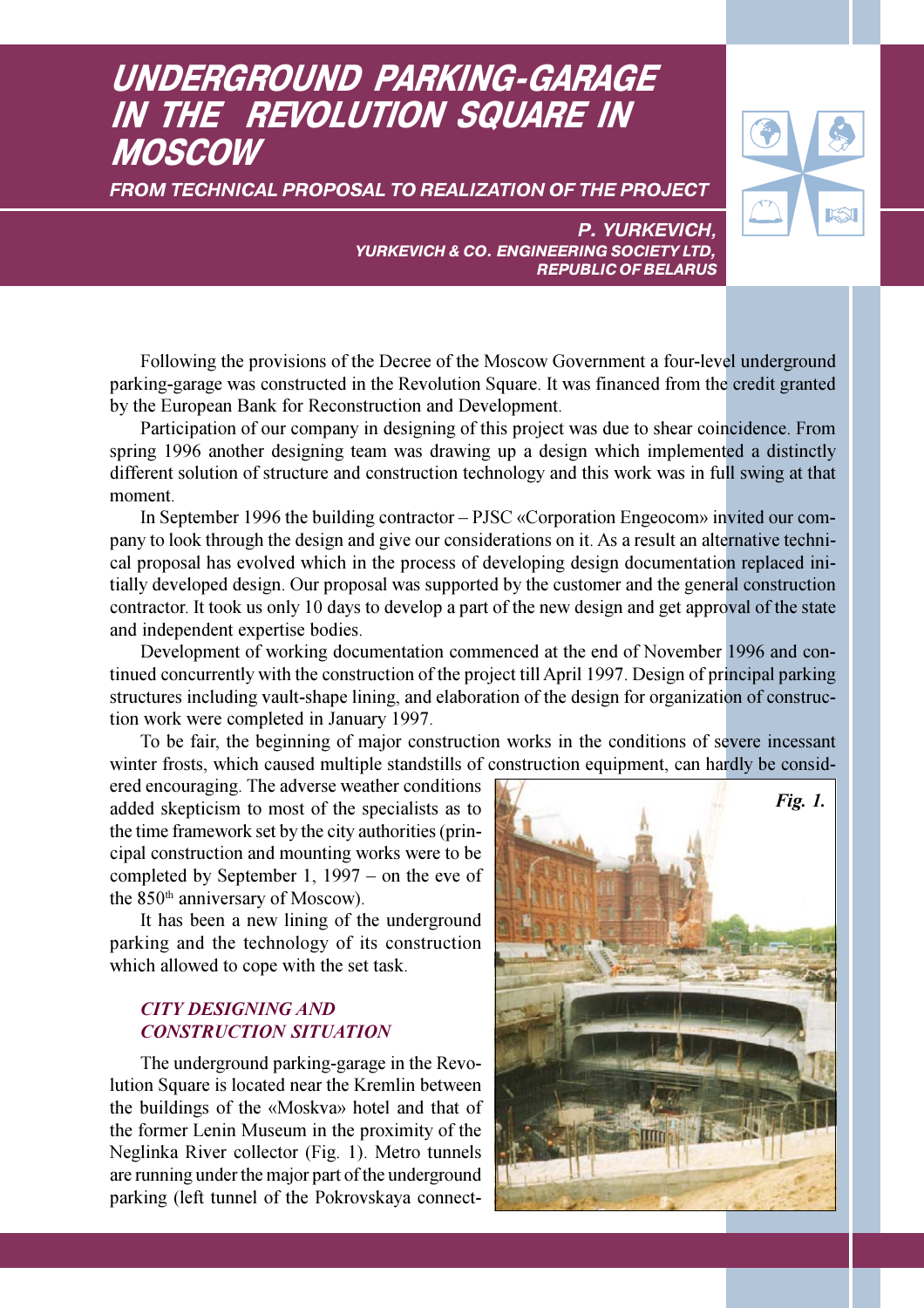ing branch runs at a depth of 5 m and right tunnel of the Arbatsko-Pokrovskaya line – at a depth of 10 m respectively below the foundation of the parking).

The arrangement and architectural planning of the underground parking-garage for 184 car spaces was developed by the General Designing Institute «Mosproekt-2». The structure incorporates a four-level parking-garage proper, an access ramp and a series of service premises and is connected by a pedestrian tunnel to the lower level of the constructed Trade and Recreation Complex in the Manege Square and by the access stair – to the upper level of the underground Archeological Museum (Fig. 2).



### HIDROGEOLOGICAL CONDITIONS

Geological formation in the construction zone is composite and irregular and is represented by the following layers from top to bottom:

- fill (sand, construction debris, clay, clay loam with detritus) of 6-8 m thickness and remains of building foundations at a depth of 5-6 m;

- alluvial deposits of clay loam, sand lenses and sand loam of 4-6 m thickness;

- 3 to 5 m thick Izmailovskaya layer consisting of limestone crumbled to detritus, gravel and meal all filled with clay, blanket lenses of clay and underlying them large fractions of severely fissured limestone and dolomite;

- marl clay of 4 to 5 m thick Mescherskaya layer;

- 9 to 10 m thick fissured limestone of Perkhurovskaya layer;

- 6 to 8 m thick Neverovskaya layer of clay and marl.

Geological surveys revealed three water tables:

- upper water table overlying alluvial clay loam and clay;

- intermediate water table confined to Izmailovskaya level of limestone detritus overlying Mescherskaya layer of marl clay;

- lower water table confined to Perkhurovskaya layer of fissured limestone overlying Neverovskaya layer of clay and marl.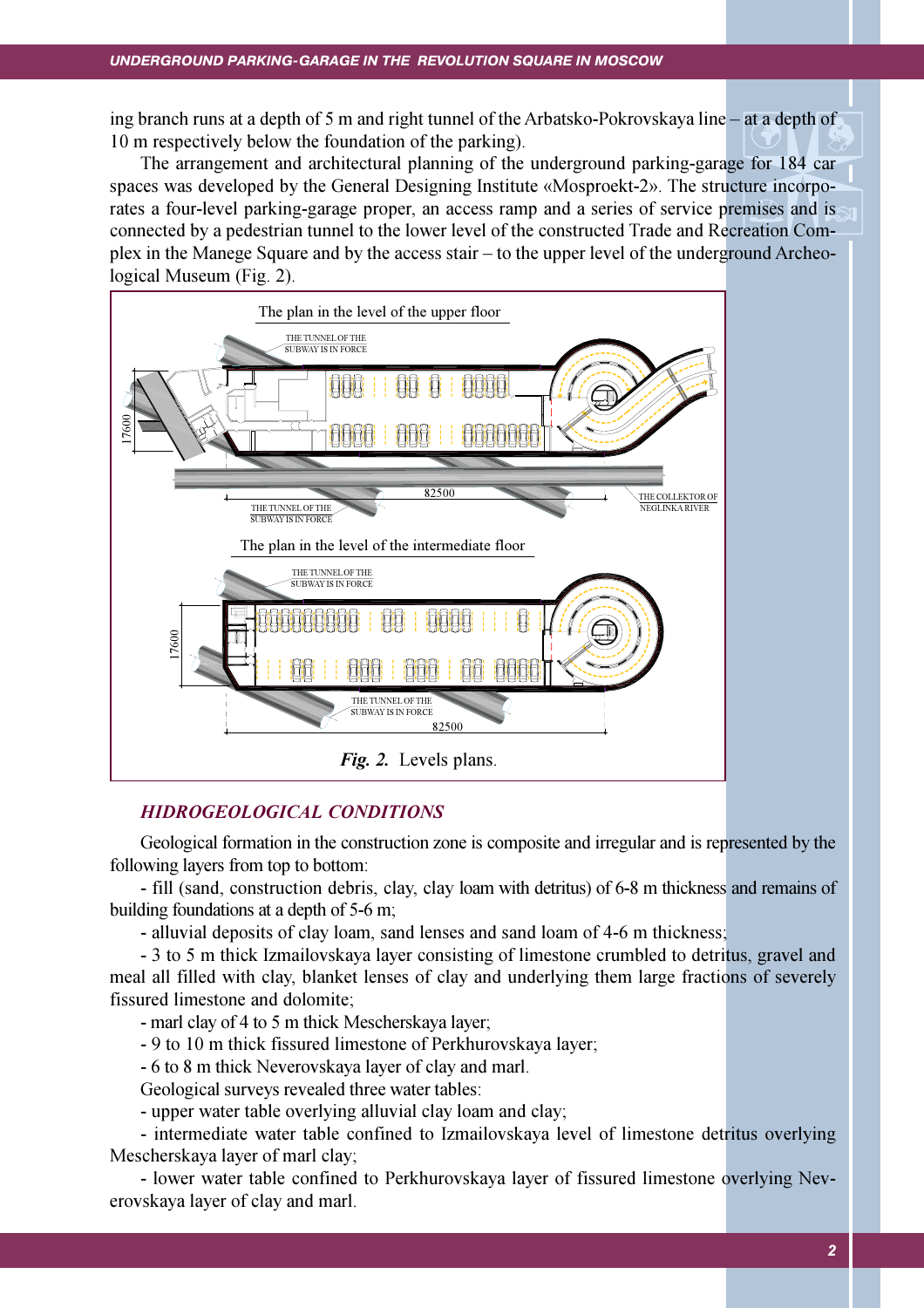#### UNDERGROUND PARKING-GARAGE IN THE REVOLUTION SQUARE IN MOSCOW

The parking-garage was constructed in the zone of the two upper non-artesian water tables which level according to the forecast wilt not exceed their seasonal rise after completion of construction.

Clays of Mescherskaya layer form foundation for bearing and retaining walls of the lining and limestone detritus do the same for the bed of the invert.

## IN-SITU REINFORCED CONCRETE LINING OF UNDERGROUND PARKING-GARAGE

The idea to employ a four-level single vault in-situ reinforced concrete lining for the underground parking-garage in the Revolution Square was encouraged by the following key factors:

- evident operational advantages of the structures devoid of columns and wall partitions (both for increase of car space and possible replanning of the facility in the future);

- advantages of building single-vault lining which allowed to construct accomplished structure of each level in a single concreting operation;

- favorable arrangement, optimal cross-section size of the structure and allowable sloping of the parking-garage floor;

- ten-year experience in designing and operation of sloping-vault stations of the Minsk subway;

- years-old study of the construction and operation of the single-vault shallow subway stations in the cities of the former Soviet Union;

- carried out in 1995 assessments of material consumption, stress-strength condition and efficiency of utilizing subsurface space when constructing single-vault subway stations with «diaphragm wall» technology adapting it to different depths and employing various systems of singlevault structures;

- study of the relationship between hardening of concrete in sloping in-situ reinforced concrete vaults, its deformability and steel consumption which provide for set cracking resistance;

- creative approach of our experts to designing manifested by multi-variance and profundity in developing principal technical solutions.

Lining of the structure incorporates (Fig. 3):

- enclosing (at the construction stage) and bearing (at operation stage) diaphragm walls;



- sloping roof-vault rigidly connected by the upper sections of the abutments to diaphragm walls and flexibly bearing up against the walls with lower sections of the abutments via the layer of bound waterproofing material;

- sloping floor-vaults flexibly bearing by extended abutments against the walls via the layer of bound waterproofing material and having no rigid reinforcement ties between themselves, with the roof and the invert;

- invert in the form of a reverse sloping vault flexibly bearing against the walls and abutments of the lower roof-vault.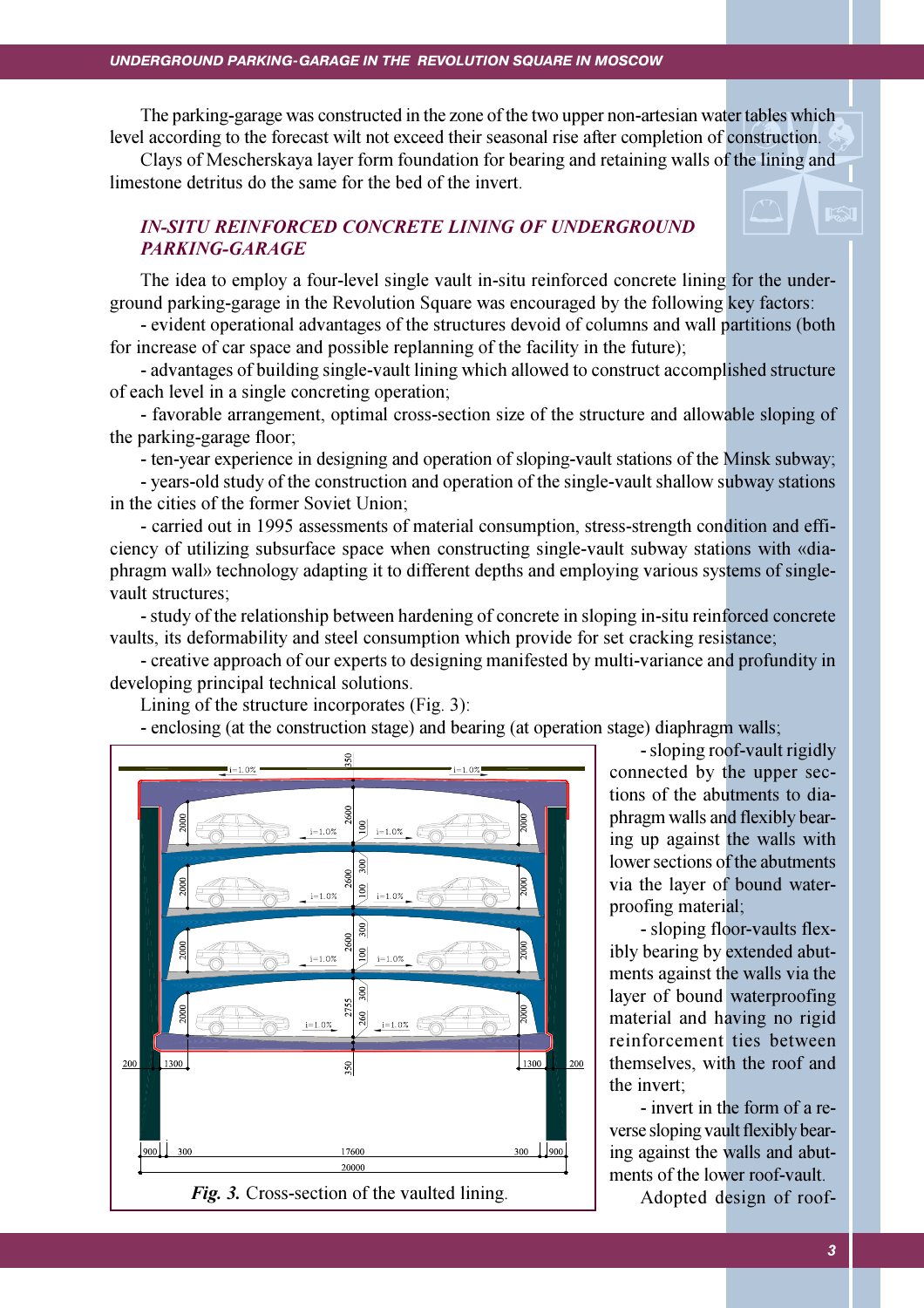#### UNDERGROUND PARKING-GARAGE IN THE REVOLUTION SQUARE IN MOSCOW

vault, floor-vault and invert links to the walls and links of the vaults between themselves ensured high three-dimensional rigidity of the system and displacement compatibility of load bearing elements of lining which prevented damage to hydraulic seal during construction and operation of the project. It makes possible safe relocation and repair of adjacent utilities in the future during operation of the facility and allows to preclude soil water filtration through lining of the underground parking-garage. Though water filtration problem is very acute and appears now to be hard to solve for the underground complex in the Manege Square in spite of similar conditions and availability of soil drainage arranged under the invert.

Geometry of all the vaults was standardized to the inner radius to allow employment of singletype traveling form.

Diaphragm walls were constructed of grade B25 concrete, vaults and inverts – of B30 concrete. Regular bar reinforcement of A-I and A-III class was used for reinforcement of structures.

Prior to designing, single-vault lining was verified for its design fire resistance (not less than 2.5 hours) recommendations ensuring such resistance were formulated.

This work was performed by a specialized company «Intersignal».

High quality of diaphragm wall panel joints was achieved employing hydrocutters of Bauer company by cutting off concrete layer from butt edges of the leading panels when connecting sections of walls. Toothings in the diaphragm walls were constructed during assembly by filling requisite zones in reinforced three-dimensional cages with polystyrene foam blocks tied to effective reinforcement.

Waterproofing of walls and the invert was made of a single 4 mm-thick layer of «Izoplast P». This rolled bituminous material on a polyester base was pasted to the surface layer with traditional flashing off technique using propane burner. Pasting required the arrangement of high quality concrete surface under the invert as well as leveling off of diaphragm walls surface with sandcement grout.

Joint points of the invert with diaphragm walls were supplementary strengthened with «Isolen» layer (made of reinforced light-resistant polyethylene), pasted to «Izoplast P» with «Neoplen» mastic.

Waterproofing of the roof vault is made of bentomats using as the base geotextile material VOLTEX and sodium bentonite VOLCLAY.

#### STATIC BEHAVIOR OF LINING AND CALCULATIONS

Static behavior of lining of adopted design is similar to behavior of separate curved cages connected between themselves and with the walls and has nothing in common with the behavior of lining of cylindrical strutting vaults.

This conclusion can be easily verified. For this extended abutments of vaults in the structure of lining of underground parking-garage should be replaced with regular ones formed by external and internal central radii of the vault. In this case each section of the floor vault shall behave as curved extracentrally compressed beam resting on two dead-end articulations and its vertical deformation at the axis of symmetry will exceed 100 mm when the vault gets full design load.

Stage-wise graphic representation of bending moments and analysis of the value of horizontal pressure exerted on the soil by lining of underground parking-garage via diaphragm walls at extreme design load applied to all vault-floors and vault-roof including heavy transport loads serve to additionally prove quoted conclusion. Maximum horizontal design pressure exerted by the lining on the soil decrease from 0.01 MPa (top of abutment of the roof vault) to 0.06 MPa (bottom of abutment of the lower floor vault).

With practical absence of strutting efforts it is extended abutments that ensure three-dimensional rigidity and low deformability of sloping vaults.

Another specific feature of this lining is that each of the sloping vaults is capable of changing its form under its own weight (within controlled limits), reducing stress through design deforma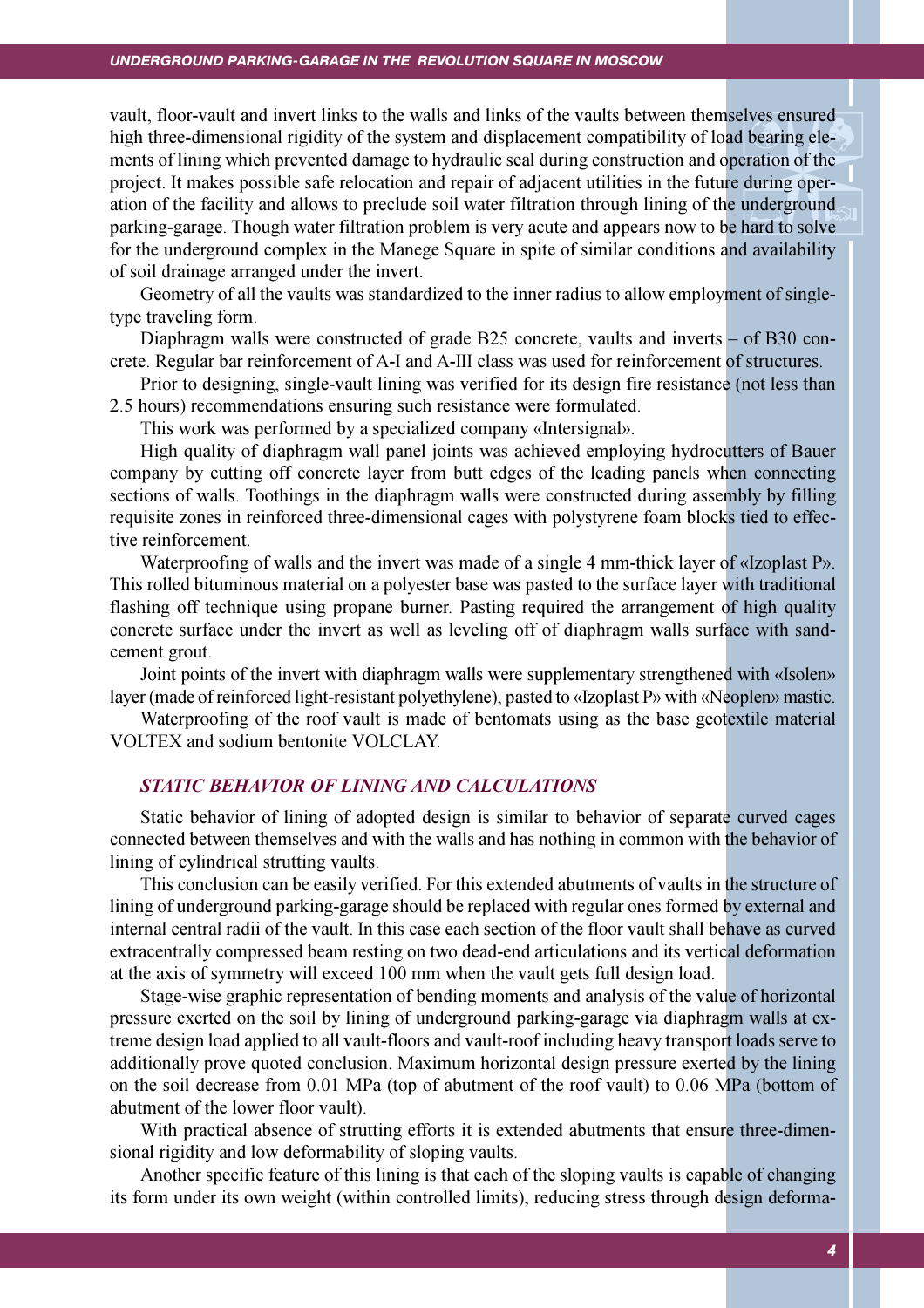bility when formwork is disassembled. In this case proper weight builds up a sort of prestress of the vault prior to application of operation load and increases its bearing capacity.

During acceptance and expertise of our proposal we had to prove many times these obvious and self-evident facts.

To defend technical solutions a large scope of various computer-based calculations of different models were performed. Within very short period of time with the assistance of the Ukrainian scientists we developed, adapted and employed new types of finite elements which enabled us to take into consideration such minor details of lining behavior which our opponents from the largest scientific and research institutes of Russia failed to model.

When developing working documentation all calculations were made anew and allowed for changes in stress-deformation of lining specifying the geometry at each particular stage of construction. Lining geometry was verified during adjustment of the layout of the underground parking-garage.

#### RAMP DESIGN

The ramp is designed in the form of a discontinuous (in plan) «bore» constructed of D=830 mm secant piles spaced at 650 mm. In-situ reinforced concrete helix-shape ramp access rests on a foundation slab with hold-down bore walls, pillars arranged along inner circle and walls of the cylindrical stairs shaft, which in their turn rest on a foundation slab.

Side pile wall facing the Manege Square is constructed of similar piles using «Casagrande» drilling rigs.

The same materials and structural principles as were employed for water proofing of the vault lining were used for waterproofing of the ramp.

# TECHNIQUE OF CONSTRUCTING FOUR-LEVEL IN-SITU REINFORCED CONCRETE VAULT LINING

Construction of the underground parking-garage in the Revolution Square was carried out to cut-and-cover technique under protection of temporary piles. When preparing technical proposal semi-cut-and-cover technique of construction under protection of vaults built level-wise (from top to bottom) was also considered. This option, however, appeared to be more labor-consuming and due to brief construction time it was rejected.

Technological sequence of construction is represented by 6 principal stages shown in Fig. 4.

At the first stage (Fig. 4. 1) from the level of the guide beam diaphragm walls were constructed under slurry protection, and secant piles – under casing protection.

Blanket grouting of fissured limestone of Izmailovskaya layer was carried out prior to excavation above left subway tunnel. The pit was excavated under protection of 5 m spaced D=630 mm pipe struts resting on distribution chords of coupled steel beams  $N_2$ 55B1.

Then the following operations were executed arrangement of concrete bed (Fig. 4. 2), waterproofing of invert and walls up to a level exceeding the top of the lower level abutment by min. 0.5 m. This work was followed by concreting of the concreting of the invert. Reinforcement of the invert of the vault lining was carried out employing 2.4 m-wide reinforcing space cage, which was manufactured at the site in advance in special guides. Frames were joined during assembly by overlap of the loop-shaped rod ends in cross section and of supplementary individual rods – in longitudinal section.

Inverts of service rooms and the ramp were reinforced with individual rods wire-tied in their crossshape connection. Concrete mix was fed with «Schwing» self-propelled concrete pump and buckets.

At the second stage, after concrete of the invert gained 50% strength (Fig. 4. 3), resting on it prefabricated steel modular moving form with veneer boarding was assembled. This work was preceded by disassembly of temporary piles at lower level.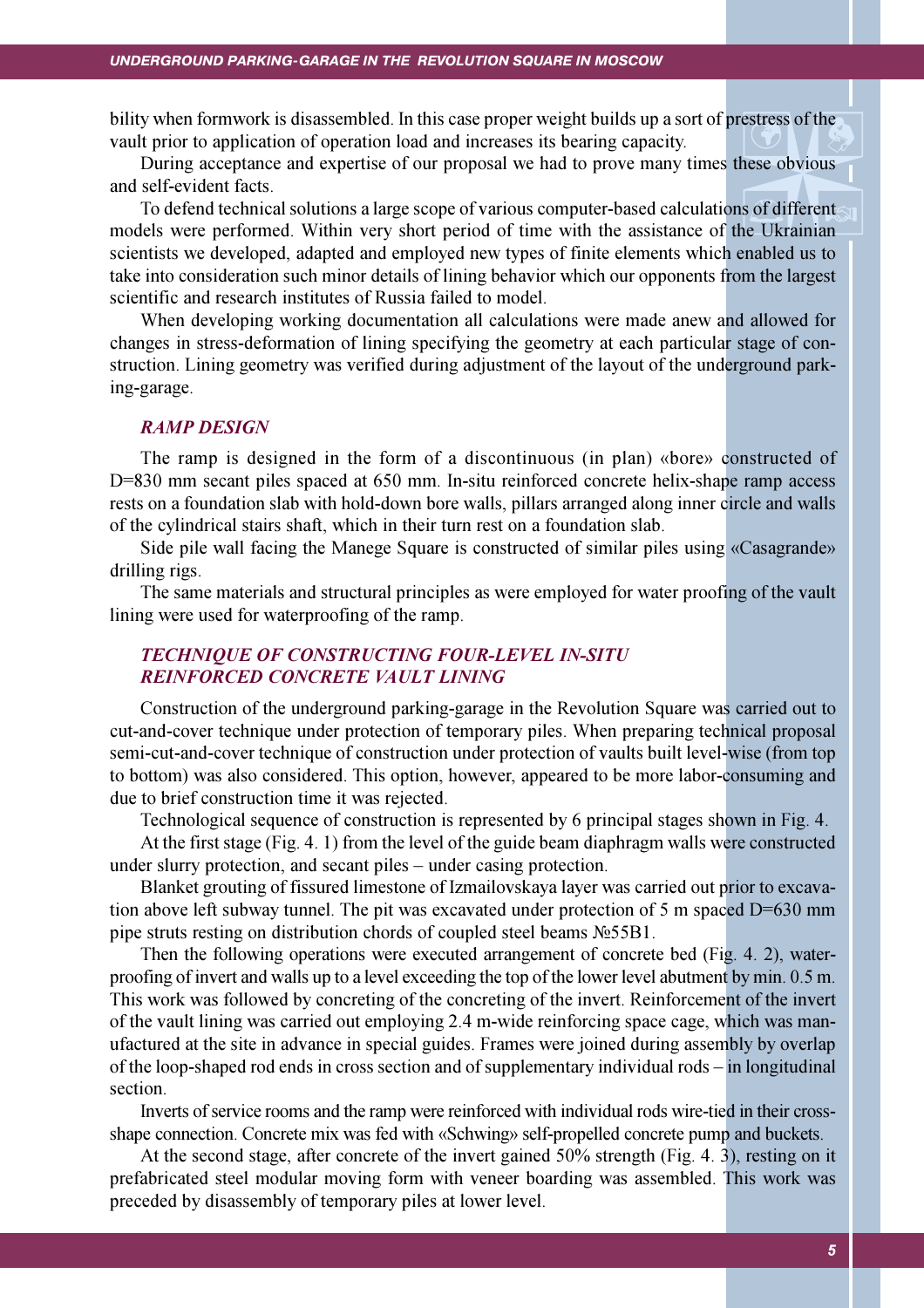#### UNDERGROUND PARKING-GARAGE IN THE REVOLUTION SQUARE IN MOSCOW



Each of 17.5 m wide sections of this and of subsequently constructed vaults were reinforced with the same type 2.4 m-wide reinforcing space cages.

Stage three (Fig. 4. 4): After concrete of the lowest floor gained 60% strength resting on it second set of form was assembled to concrete the intermediate vault. As form sections were removed from under the lower vault (in the opposite to the ramp direction) they were replaced with temporary support posts. Disassembly of temporary posts of the intermediate level was preceded with waterproofing of walls.

The intermediate vault was also concreted in 17.5 m-wide sections.

Stage four (Fig. 4. 5): After concrete of the lower intermediate vault gained 60% strength form sections were moved out and replaced by similar support posts and temporary posts of the upper level were dismantled. This work was followed by waterproofing of walls, assembly of the third set of modular form and concreting of the next intermediate vault.

Stage fife (Fig. 4. 6): After concrete of each section of the successive intermediate vault gained 60% strength parts of the form were moved out and replaced by new support posts, the fort set of form was assembled and roof vault was concreted.

Stage six (Fig. 4. 7): Four-level cast-in-situ reinforced lining was completed. Temporary support posts were disassembled level-wise from top to bottom. Floors were constructed at each level followed by waterproofing and back fill of the roof vault and reinstatement and improvement of the site.

The most critical and interesting stage of constructing the vaults commenced from the day (April 4, 1997) when concrete was laid in the first section of the lowest floor vault. This stage showed the advantages of the design and construction technology of the new type of lining, among which were:

- possibility to lay concrete in the vaults at several levels concurrently using;

- prefabricated steel modular moving form with veneer boarding;

- interchangeability of all sets of standardized form;

- continuous manufacture on the site of reinforcing space cages of only two basic types both for floor vaults and roof vault;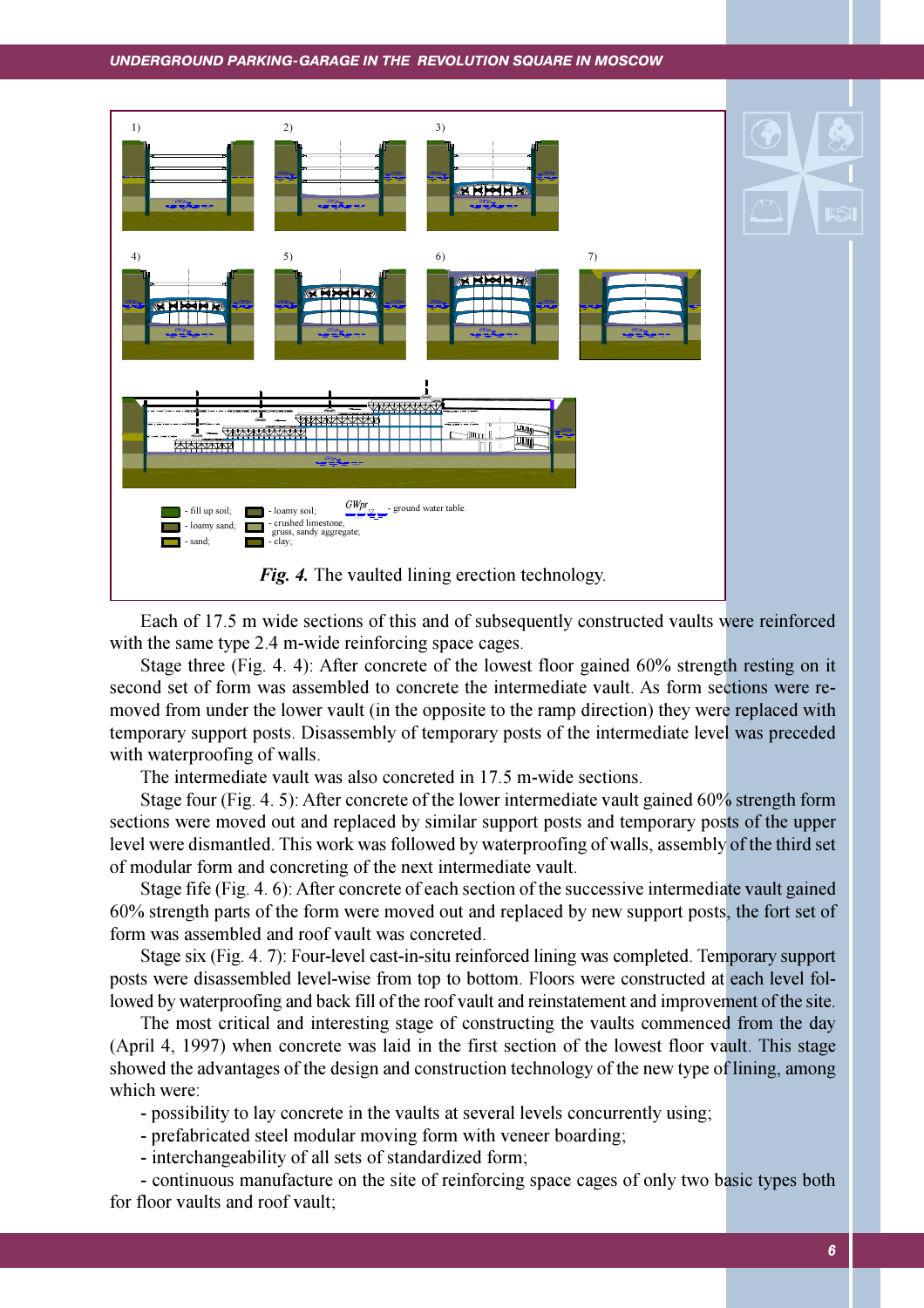- total abandonment of welding of reinforcement during assembly;

- possibility to mechanize laying of big volumes of concrete mix.

As a result average rate gained at constructing the vaults was 90 through 100 m/month. It is not, however, top rate for such type of lining. Construction of vaults of the underground parking in the Revolution Square was restrained by standstill in the work caused by the fact that shield used for construction of the underground pedestrian passage between future parking and trade complex in the Manege Square was removed from the tunnel and laid in the pit of the constructed parkinggarage.

Separate problem of construction was to control sagging of sloping unconventional vault. Our design provided for two configurations of each vault. Initial configuration (configuration of form) allowed for 50 mm construction rise in the crown. This design value incorporated the following settlements:

- under gravity load of the vault after removal of form;

- caused by vault creep when waterproofing material is trampled down with abutments;

- from permanent working load (floor, engineering facilities) and live log duration working load (cars);

- from partial transfer of live duration load (form and laid concrete weight) when concreting the above lying vault.

Vaults acquired derived configuration after stabilization of settlement under the action of all design loads. Thus internal vault radius made up  $\sim$  45 mm, and external vault-floor radius  $\sim$  100 m.



After removal of form from the vault sections concreted first measurements of actual combined settlements under gravity load of the vault and vault creep during trampling down of waterproofing material showed  $\sim$ 20-30 mm that corresponded to forecast settlement. Further settlement of  $\sim 10$ mm was caused by deformation of form after laying of concrete mix. This value could not be taken into consideration as designing of lining and of the form was carried out concurrently. As a result, form for concreting new sections of the vault was assembled with 10 mm construction rise.

Proper installation of temporary supports which prop up lying below vaults when concreting above lying vaults caused problems at the initial stage. Supports of design carrying capacity were required to